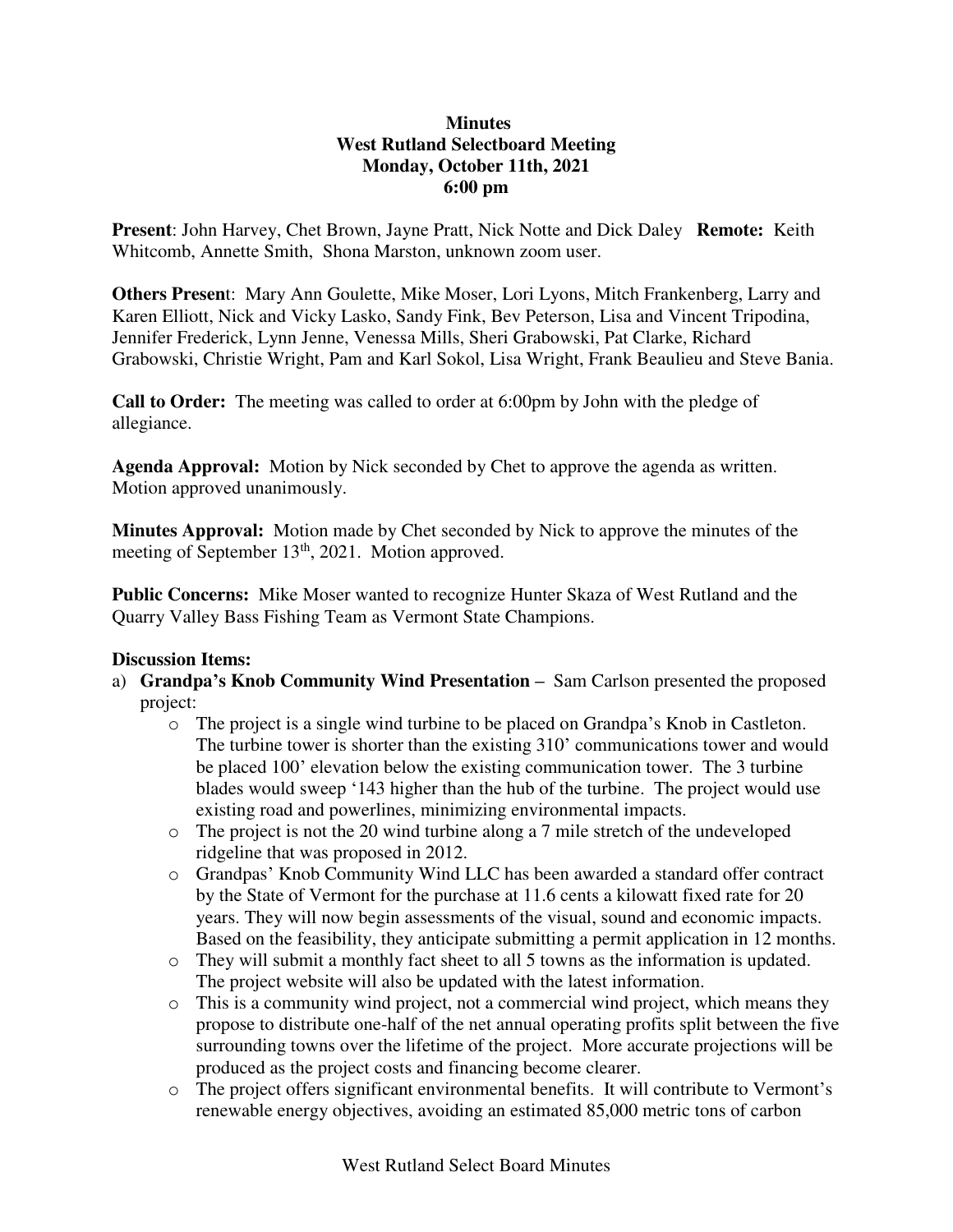dioxide emitted into the atmosphere. This is equivalent to avoiding 9.6 million gallons of gasoline.

The audience asked a number of questions beginning with the Selectboard:

Nick Notte read several paragraphs from the Town Plan where industrial wind is prohibited in West Rutland. Therefore, the Town cannot support this plan. Mr. Carlson offered that it is not an industrial wind project because  $\frac{1}{2}$  of the profits are going back to the 5 surrounding towns. Also, the turbine will be installed in Castleton and the visual impact in West Rutland will be very minimal. The project will continue based on the results of the impact studies.

Chet Brown stated if you can see the existing communication tower than you will see the turbine since the blades will be taller.

Dick Daley stated based on the estimated \$3 million in revenue, the five towns will split \$100,000 per year or probably less than \$20,000 a year for West Rutland. He also asked the listers that were present in the room if property values would decrease if you had a view of the turbine? The lister said it was possible.

Christy Wright stated that your property value would decline and \$20,000 equates to less than a penny on the tax rate.

Mitch Frankenberg asked for clarification on the definition of an industrial wind project. If the power is going into the grid than it is industrial wind. He also asked about the tax credit, federal subsidies and grants that would be used for this project. Mr. Carlson indicated they would use the federal tax credit which is 22-26% of the estimated \$4.5 million project cost. They will also use accelerated depreciation. These two methods made the project viable.

Lisa Wright indicated that the Regional Planning Commission has sent a letter saying they will support the Towns Plans and oppose this project. She also asked what is the exact location, latitude and longitude, of the proposed tower. Mr. Carlson did not have that answer with him but would forward the information to the Town. It is approximately 1,000 feet from the town's boundary line. She also asked why Ira wasn't on the list of the surrounding towns. Mr. Carlson indicated the tower would not be visible in Ira.

Steve Bania asked will they use existing power lines. Yes, there is 3 phase power now but they would need to string one more line.

A resident asked what direction the wind blows. Northeast. The resident then suggested the sound would travel towards West Rutland. Mr. Carlson said the feasibility study will hire an independent environmental firm to study the sound impacts.

Another resident asked where the turbine was manufactured. The answer was China. It was suggested to use an American made company like GE here in Rutland, and also save on fossil fuels in transportation.

Mr. Moser asked when the town did the town-wide referendum? Approximately 2105.

West Rutland Select Board Minutes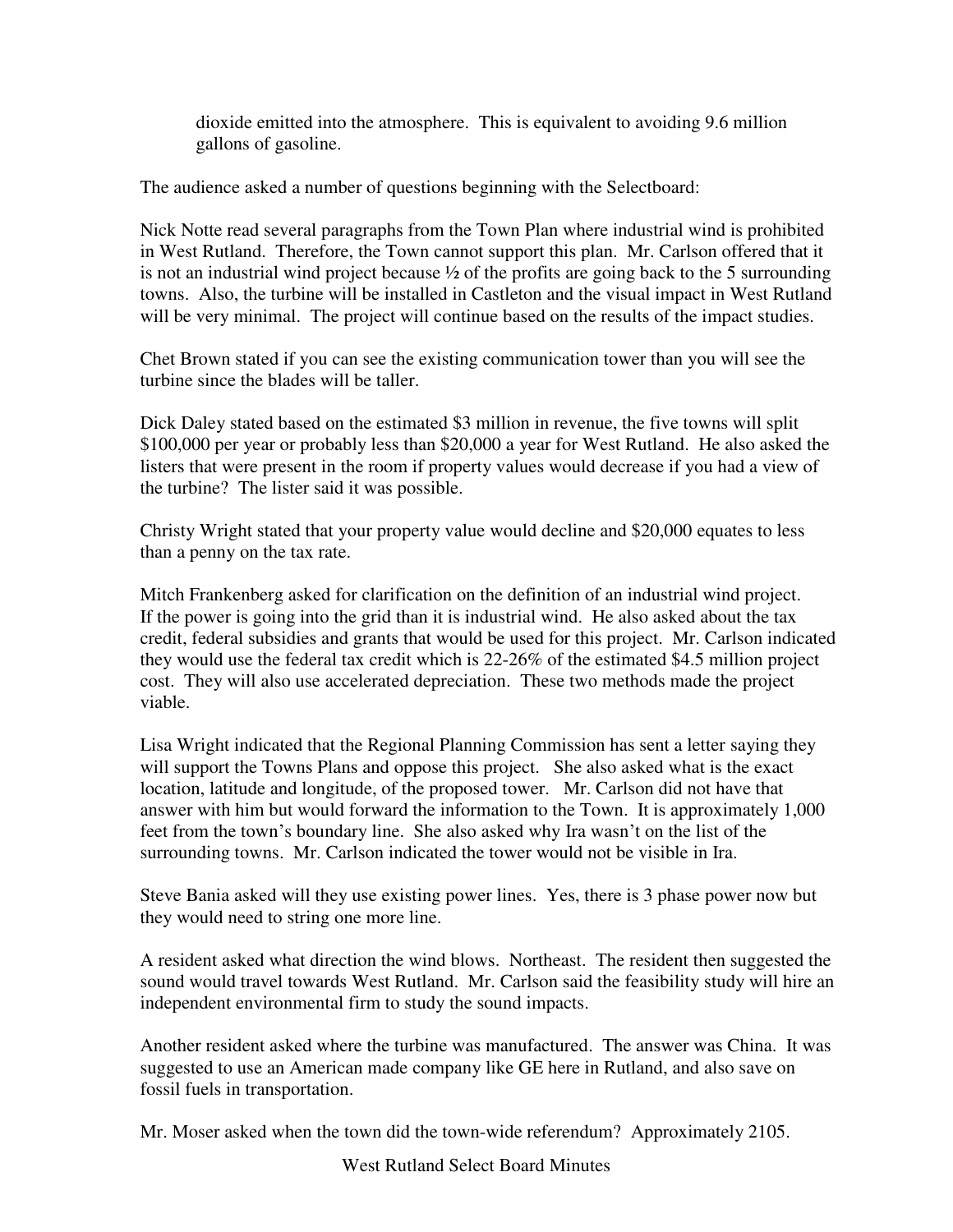Ms. Elliott asked at a price of \$4.5 million how long will it take to recoup its costs. Why are you spending all this money for one turbine? Mr. Carslon said it was symbolic based on the history of the first turbine. It will also reduce carbon emissions.

The question was asked if there will be any blasting to install the foundation. Mr. Carlson said they have not hired the geotechnical engineer yet to determine that.

It was also suggested if they want to honor Mr. Putnam as the first installer of a wind turbine then they should take their proceeds and set up a scholarship in Mr. Putnam's name.

Ms. Jenne asked if the existing road would need to be modified for truck traffic. Yes, some areas would need some reinforcement and additional gravel. This turbine is not as big as the Georgia Mountain project. Ms. Jenne also asked if there would be a beacon installed for airplanes. Yes, a beacon would be installed similar to the existing communications tower.

Ms. Wright asked if the project needed to be shovel ready in order to get the standard contract award. No only to get the permit.

It was stated another town spent \$100,000 to stop a wind tower from coming into their town.

Pam Sokol asked about the wildlife, the bats and other environmental impact. The feasibility study should address the questions. They will share the information as it becomes available.

What is to stop other projects from coming in to install additional turbines on that ridgeline? Mr. Carlson indicated Grandpa's Knob Community Wind would not be seeking any additional towers. They have site control for 15 miles but they could prevent anyone else coming in and setting up more.

Mr. Harvey thanked everyone for attending.

**b) Housing Needs Assessment** – Mary Ann shared a report prepared for the Rutland Housing Trust by John Ryan of Development Cycles. The report shows the need for housing is growing for rental units in all capacities. They suggest focus on improving existing rental stock and expanding the scale and scope of professional units. West Rutland's close proximity to Rutland City indicated good quality housing could also draw from the City.

**c) Town Manager Report** – Mary Ann indicated we have received approximately \$17K in ARPA funds for past due utility bills. Road work continues on Dewey Avenue. The pavers are due this week to pave: Ross Street, upper Thrall and upper Pleasant Street. Some reclaiming will also occur on Ross and Boardman Hill. We are beginning to work on budgets.

## **Action Items:**

**a) Adopt Bylaw Modernization Resolution** – Motion made by Nick seconded by Chet to adopt the Bylaw Modernization resolution. Motion approved. This grant will address our current zoning bylaws and address outdated restraints to projects such as large